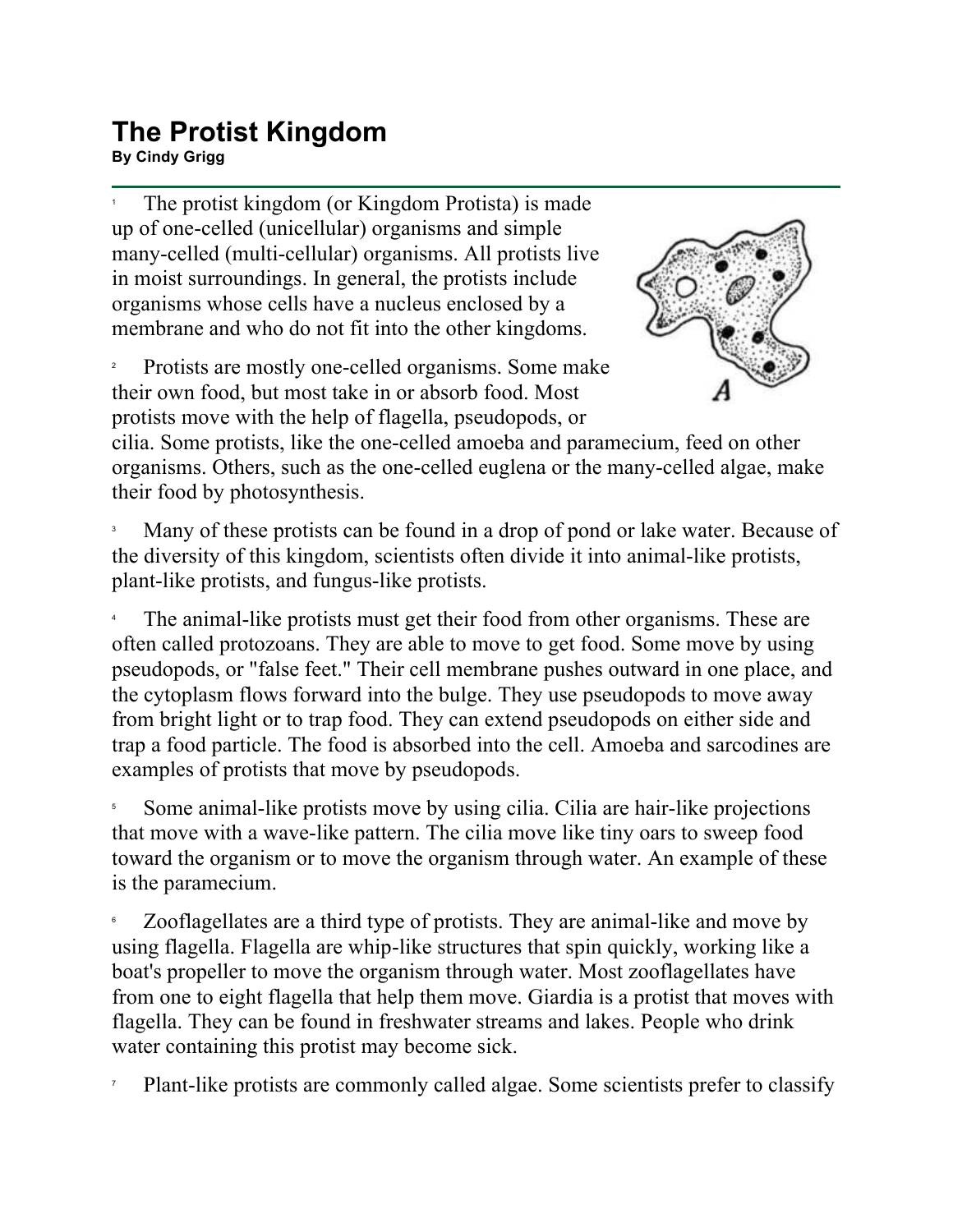algae in the plant kingdom. Algae, like plants, can make their own food. Some live in the soil, some in the bark of trees, and some in water. Most of the oxygen in Earth's atmosphere is made by algae living in the oceans. They are an important source of food for other organisms. Giant kelp, one example of the plant-like protists, can grow to one hundred meters long. Giant kelp can form large underwater "forests" where many organisms like sea otters and abalone live. Red tides can occur when a population of algae increases quickly in ocean waters. These algae often make the water appear red but may be brown, green, or colorless. Some algae can secrete poisons that kill ocean animals.

8 Fungus-like protists include water molds, downy mildews, and slime molds. Water molds and downy mildews can attack food crops and fish. Slime molds feed on bacteria and other microorganisms. Like fungi, these fungus-like protists must get food from other organisms. They also use spores to reproduce.

9 Organisms in the Kingdom Protista are very different from each other. They are grouped together partly because they just don't fit into any other kingdom.

Copyright © 2009 edHelper